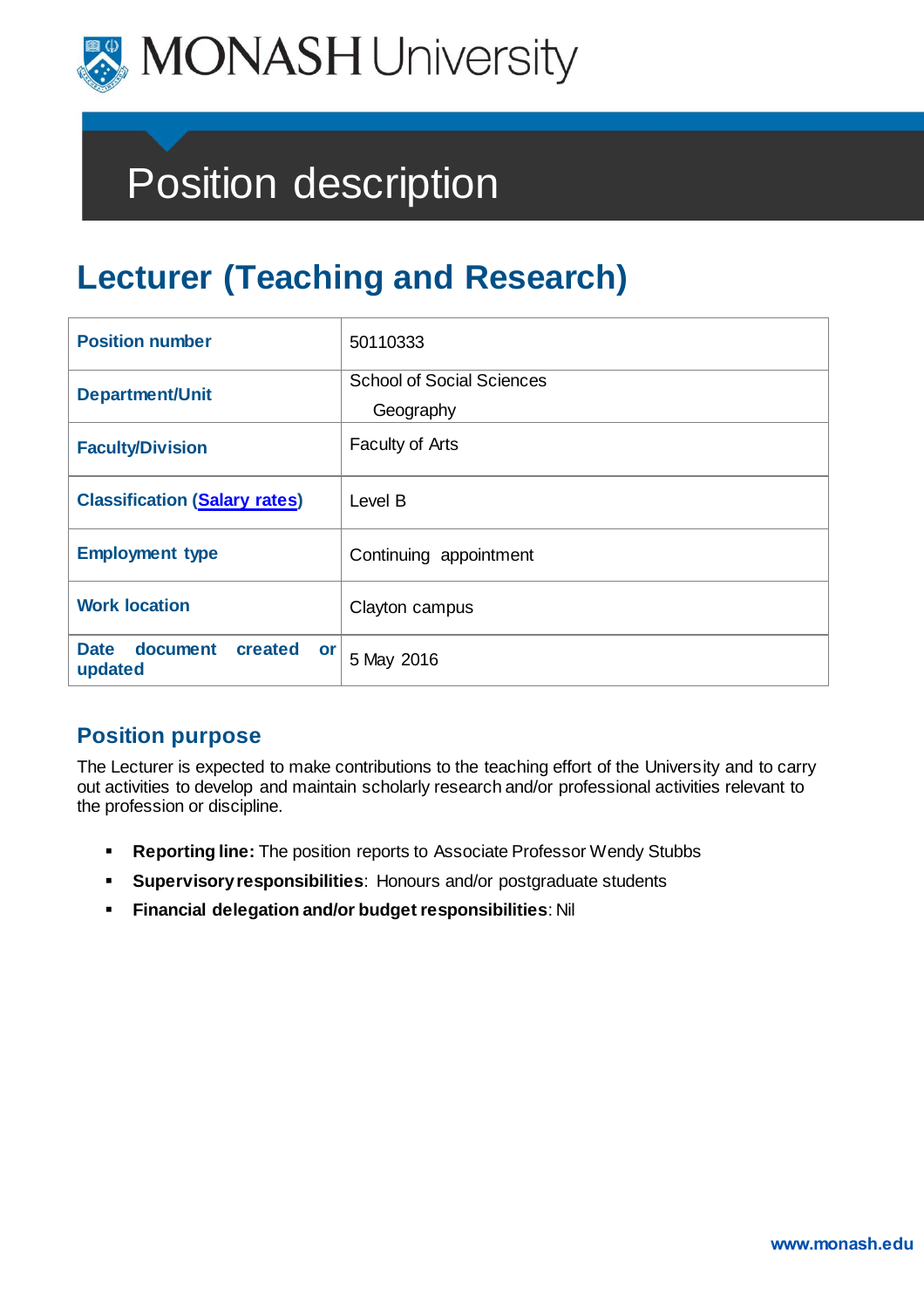## **Organisational context**

**Monash University** is an energetic and dynamic university committed to quality education, outstanding research and international engagement. A member of Australia's Group of Eight research intensive universities, it seeks to improve the human condition and is committed to a sustainable future. Monash has six campuses in Victoria, a campus in Malaysia, a campus in South Africa, a centre in Prato, Italy, and numerous international partnerships and cooperative ventures.

Monash has approximately 56,000 equivalent full-time students spread across its Australian and off-shore campuses, and approximately 7,000 full time equivalent staff. Approximately 3,500 of these staff members are academic staff.

**Faculty of Arts** is one of the largest of the ten faculties at Monash University and is also one of the largest, most diverse and dynamic arts faculties in Australia. It delivers programs across six campuses: Clayton, Caulfield, Berwick, Gippsland, Malaysia and South Africa. The Faculty's courses are also increasingly available via distance education over the Internet.

As a large and diverse faculty, Monash Arts has particular strengths in the humanities, performing arts, languages and social sciences. It encourages the development of cutting-edge studies that operate at the intersection of traditional academic disciplines. Faculty offerings include the full range of the old and new humanities, from the classics to communications and media studies. Courses offered range from undergraduate diplomas and degrees, faculty certificates, graduate diploma programs through to postgraduate coursework and research degrees. Monash Arts is justly proud of the research capacity of its staff. Lecturers are working at the cutting edge in their fields, and they carry this expertise and enthusiasm into their teaching.

The Faculty has approximately 5,700 students (EFTSL), 500 staff (EFT) and annual revenue in excess of \$100 million. More information can be found at; http://www.arts.monash.edu.au/

**The School of Social Sciences** is consistently ranked among the best social science schools both nationally and internationally. It is the largest school in the Faculty and one of the largest consolidated schools of the social sciences nationally. Interdisciplinary teaching and research collaboration is encouraged.

The School offers a wide-ranging undergraduate program and a variety of postgraduate degrees in Anthropology, Criminology, Behavioural Studies, Sociology, Politics and Gender Studies and Human Geography. A major focus of our teaching is to help students become responsible and informed global citizens.

## **Key result areas and responsibility**

#### **Specific duties required of a Level B academic may include:**

#### **Teaching**

- The preparation and delivery of lectures, seminars and tutorials
- Initiation and development of teaching materials
- Unit coordination (acting as a unit coordinator and offering guidance to assistant lecturers and supervision of sessional staff in teaching unit/s if required)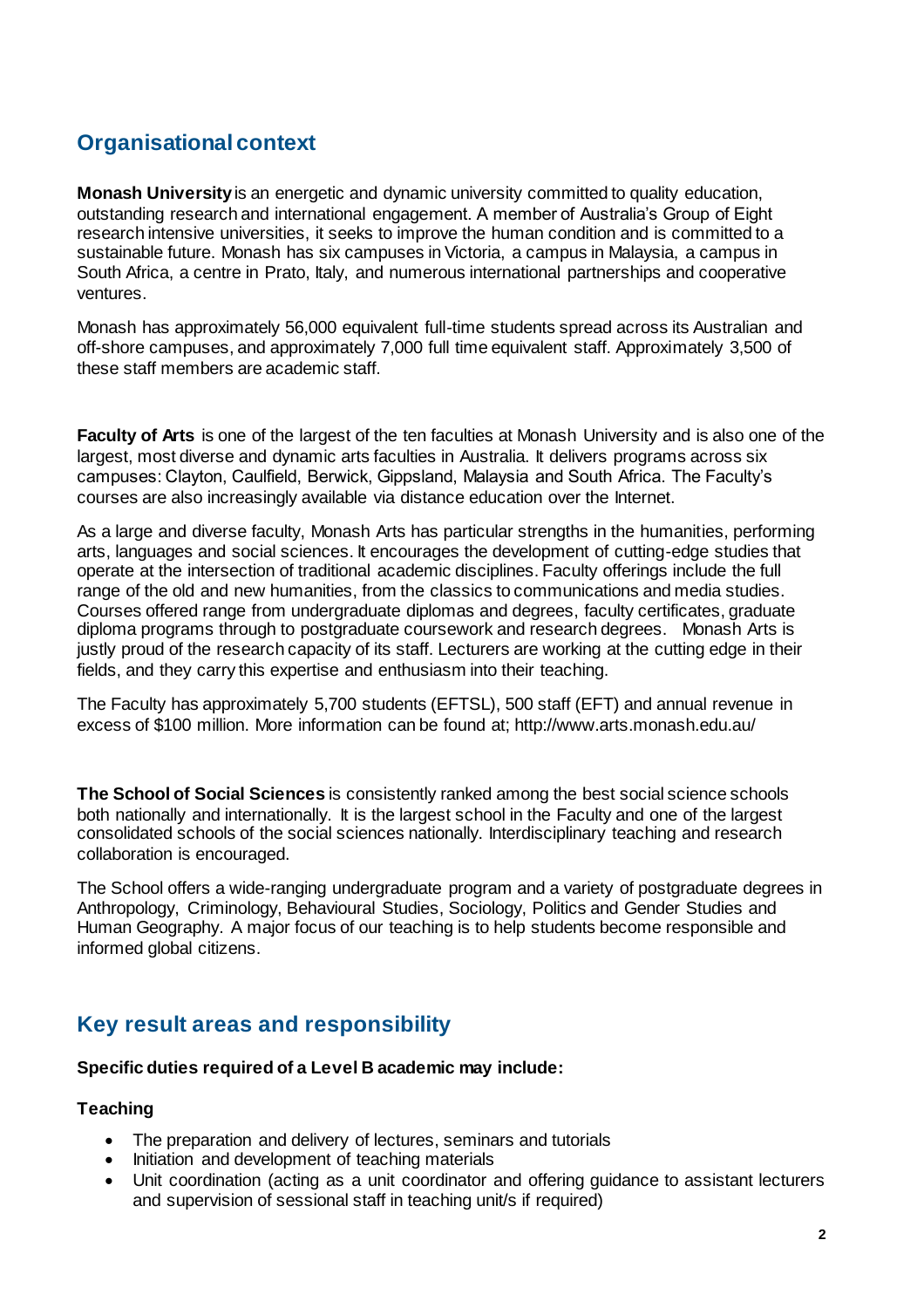- Consultation with students
- Preparation and assessment of student assignments and examinations
- Supervision of research students in honours, postgraduate coursework and Higher Degree Research programs
- Involvement in professional activity
- Marking and assessment of student assignments and examinations

#### **Research**

- Undertake original research that will lead to publications in high quality refereed journals or with high quality academic or commercial publishers
- Development of research projects that are suitable for external and government funding
- Participate actively in and contribute to the collaborative research culture of the program and school

#### **Administration**

• Broad administrative functions, within the program, school, and faculty;

#### **Other duties**

 To be involved in professional and community activities and the performance of other duties as required by the Human Geography Discipline Convenor or Head of the School.

## **Key selection criteria**

#### **Essential**

- 1. A PhD in geography or cognate discipline.
- 2. Demonstrated ability to make a significant contribution to teaching and learning outcomes in the human geography undergraduate program and the environment and sustainability postgraduate program.
- 3. A developing track record of achievement in research, including publications and competitive grant applications.
- 4. Research expertise that aligns with key areas of human geography such as development geography, urban geography, economic geography and political ecology .
- **5.** Demonstrated capacity to work collaboratively with colleagues.

#### **Desirable**

- 1. Demonstrated ability to supervise research students.
- 2. Demonstrated ability to teach into our core human geography units such as first year Global Challenge unit and core postgraduate units such as Doctrines of Development.
- 3. Demonstrated ability to coordinate postgraduate capstone units such as research thesis and professional internships.
- 4. Demonstrated ability to coordinate a large undergraduate unit and manage sessional staff.
- 5. Demonstrated history of excellence in teaching through documented teaching evaluations by peers and/or students.